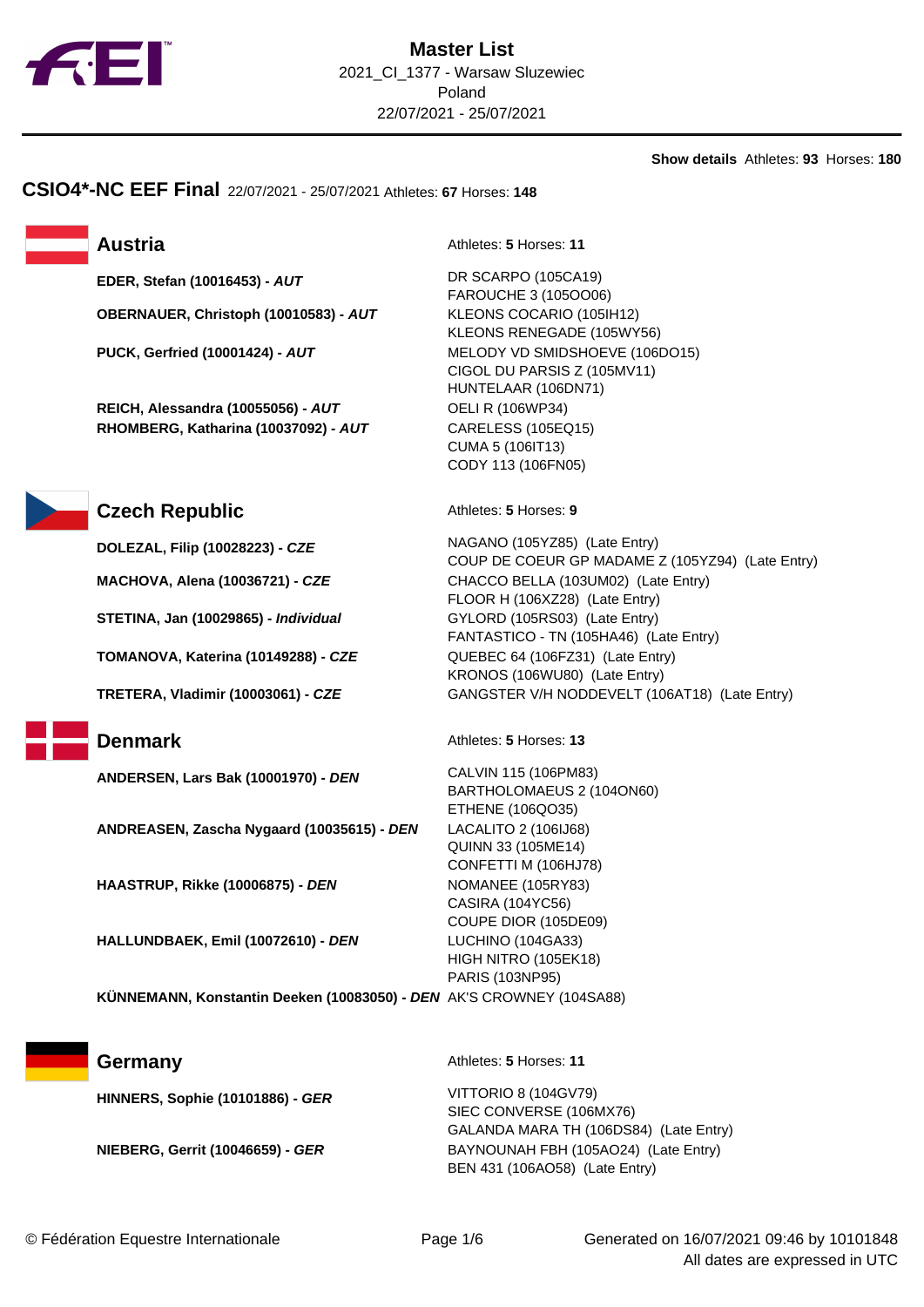

## **SCHULZE TOPPHOFF, Philipp (10085616) - GER** CONCORDESS NRW (105LF19)

**WARGERS, Jana (10036936) - GER** LIMBRIDGE (104GG70)

**WOLF, Cedric (10075542) - GER** DSP CHICITITO (105LC96)

# Great Britain **Athletes: 5** Horses: 9

**REED STEPHENSON, Jackson (10001670) - GBR** COOL CASH (105AY18)

**TAME, Georgia (10066016) - GBR** Z7 ASCOT (105CK93)

**THOMPSON, Alex (10021564) - GBR** CATHALINA S (105IZ49) **WARD, Emily (10077490) - GBR** MILLIONINMIND (104ST15) **WHITAKER, William (10017385) - GBR** GALTUR (105NR04)

**GALLAGHER, Eoin (10136511) - IRL** FALTIC HB (104PI07) (Late Entry)

**ALFONSO, Antonio (10008214) - ITA** DONANSO (104HB77)

**BUCCI, Piergiorgio (10016401) - ITA** COCHELLO (104SE77)

**CIRIESI, Francesca (10029176) - ITA** CALOTTA 23 (103LV98)

**LEONARDI, Matteo (10073449) - ITA** ZYPERN III (104JQ11)

**MARTINENGO MARQUET, Giulia (10010692) - ITA** CALLE DELUXE (106IW76)

**PETRAITIS, Matas (10035569) - Individual** GOLDCOAST VDL (105RB69)

CLEMENS DE LA LANDE (106LW37) HH BRESIL DE RIVERLAND (105AG80) CECILE 30 (106LP66)

EXCEPTION (105HC10) MUNA VD BISSCHOP (105LM01) Z7 CARETINA (105IY15) MISS ARAGONA PS (106UD43)

**Ireland** Athletes: **5** Horses: **10** 

**BUTLER, Alexander (10037270) - IRL** CHILLI B (105GL88) (Late Entry) PICO (105BY85) (Late Entry) GASTON D'ECAUSSINNES (106KP03) (Late Entry) BABOU DERICK (104ZV80) (Late Entry) **KENNEDY, Paul (10078119) - IRL CARTOWN DANGER MOUSE (104CC83) (Late Entry) NALLON, Ciaran (10108269) - IRL** ESI TOULOUSE (105JG90) (Late Entry) NIRVANA C (106QK43) (Late Entry) **SIMPSON, David (10015739) - IRL** CARLEYLE (105XL94) (Late Entry) FOUDRE F (104SS76) (Late Entry)

**Italy** Athletes: **5** Horses: **14** 

CHARMIE (106IP62) HARRIE (106PU31) CARPE DIEM J&F CHAMPBLANC (106KD71) JAGUAR VD BERGHOEVE (104HI16) CAPE CORAL (105UV91) CASINO ROYAL (103OE61) SCAR (105CG36) ELZAS (104VE96) KIWI KICK (104NE33)

## **Lithuania** Athletes: **2** Horses: **5**

HEINEKEN (106GC33)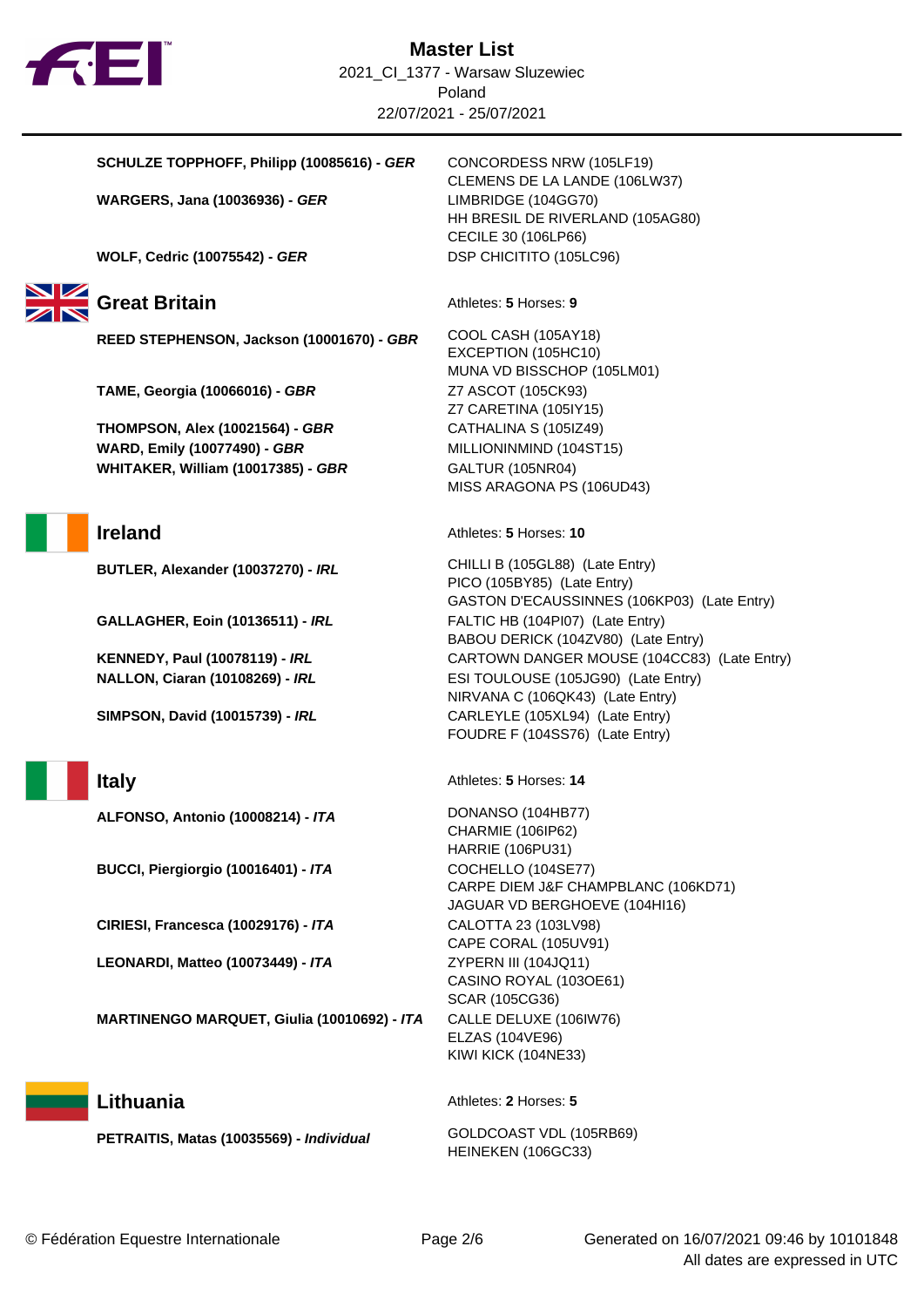

| PETROVAS, Andrius (10011105) - Individual                                          | GIGOLLO (104HS32)<br>SHERLOCK (105QO51)<br>LINKOLNS (106ET48)                  |
|------------------------------------------------------------------------------------|--------------------------------------------------------------------------------|
| Luxembourg                                                                         | Athlete: 1 Horses: 3                                                           |
| EWEN, Marcel (10002119) - Individual                                               | BIG SPENDER Z (107FA11)<br>LADERAS FLANDRIA (105HI91)<br>CHIMAIRA PJ (105NG78) |
| <b>Norway</b>                                                                      | Athletes: 5 Horses: 8                                                          |
| DYNGELAND, Martine Myhrer (10085968) - NOR                                         | GAMBLER (105XL46)                                                              |
| LYNGVAER, Oda Charlotte (10017003) - NOR                                           | CHERRY TANIA (105HF97)<br>FIRST CLASS (105PW28)<br><b>HELLO HX (106NI82)</b>   |
| NEWERMANN, Solveig Fotland (10044384) - NOR                                        | BALLERINA (105PF59)<br>NIARAS STB BOY I Z (105ET51)                            |
| SEIM, Fredrik B. (10074817) - NOR                                                  | QUEVARA VAN DE VLIERBEEK Z (105BH96)                                           |
| TIDEMANDSEN LARSEN, Hege Cecilie (10021119) - CARVIS (103YI16)<br><b>NOR</b>       |                                                                                |
| <b>Poland</b>                                                                      | Athletes: 15 Horses: 36                                                        |
| CZERNIK, Natalia (10037441) - POL                                                  | <b>EVERDI (104VJ80)</b>                                                        |
|                                                                                    | <b>DUKE G (104LM07)</b>                                                        |
|                                                                                    | LIMONCHELLO NT (104JK22)                                                       |
| GRZELCZYK, Kamil (10113493) - Individual                                           | WIBARO (104OY63)                                                               |
|                                                                                    | MISTER DR HEIGL (105RP51)<br>FRUGO (106AZ41)                                   |
| KAZMIERCZAK, Michal (10034342) - Individual                                        | WILANDER (104XS35)                                                             |
|                                                                                    | DAME DE PIQUE (105VX00)                                                        |
| KIECON, Msciwoj (10019199) - Individual                                            | IDEALISCA (105YW17)                                                            |
|                                                                                    | BACCORD (104FW21)                                                              |
| KIERZNOWSKA, Aleksandra (10117343) - POL                                           | BADORETTE (103OZ45)                                                            |
|                                                                                    | CORLEANO (105GD45)                                                             |
|                                                                                    | DENVER Z (103AM23) (Late Entry)                                                |
| KOBIERNIK, Daria (10003472) - Individual                                           | OGANO'S BOY Z (105QU15)<br>WINCHESTER (104NJ26)                                |
|                                                                                    | SONET (106JA03)                                                                |
| KONOPACKI, Przemyslaw (10079930) - POL                                             | <b>HOME-RUN (106TM35)</b>                                                      |
|                                                                                    | VASCO (106CP81)                                                                |
|                                                                                    | <b>DUKE (105AZ51)</b>                                                          |
| KUBIAK, Dawid (10017401) - Individual                                              | ANASTACIA III (104FY30)                                                        |
|                                                                                    | <b>SZULER (105DW46)</b>                                                        |
| LEWICKI, Marek (10002146) - Individual                                             | LA PEZI (106HF08)                                                              |
| LUSINA-GOLAS, Aleksandra (10005794) - Individual CAMBEL I G (105DZ28) (Late Entry) | COME (107BC09)                                                                 |
|                                                                                    |                                                                                |
| POLOWCZYK, Hubert (10017435) - Individual                                          | ALO VARO P (105RM81)                                                           |
|                                                                                    | COURTNEY 11 (104ZE87)                                                          |
| SKRZYCZYNSKI, Jaroslaw (10006866) - POL                                            | CHACCO AMICOR (104QJ04)                                                        |
|                                                                                    | <b>JERICO (104RI79)</b><br>OLIMPIC STAR (105EB40)                              |
|                                                                                    |                                                                                |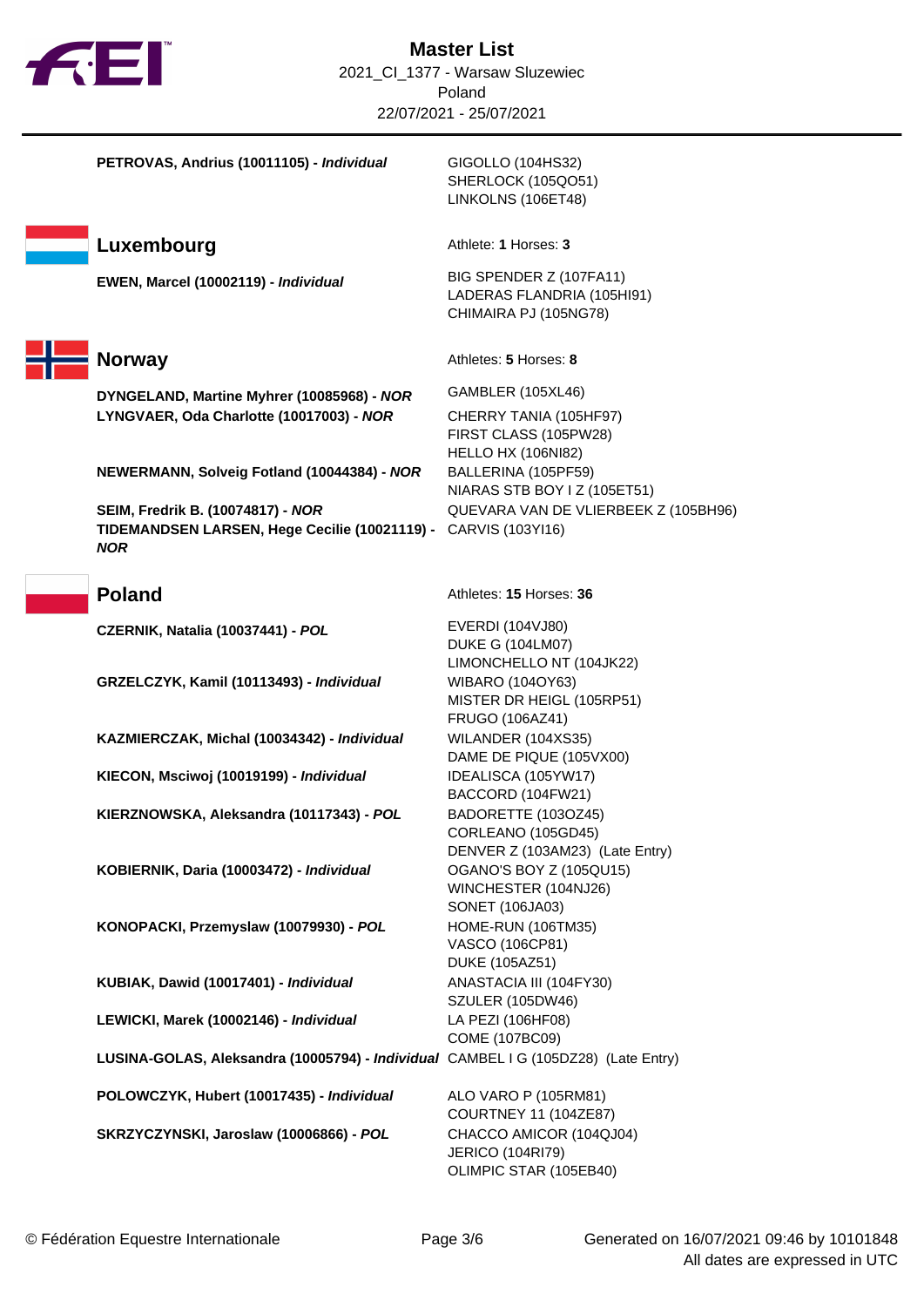

**WECHTA, Maksymilian (10047911) - Individual** FIBONACCI S (105KU08)

**WILSKA-CZARNECKA, Weronika (10025824) - Individual WOJCIANIEC, Wojciech (10010648) - POL** CHINTABLUE (104TV43)

**FERNANDEZ SARO, Manuel (10002108) - ESP** JARLIN DE TORRES (105BF68)

**GARCIA ROQUE, Ismael (10010875) - ESP** LA COSTA (105MH22)

**MARQUEZ GALOBARDES, Alberto (10017359) - ESP** UCELLO MASSUERE (104MD70)

**NUÑEZ RIVA, Santiago (10056824) - ESP** VALENTINO DE HUS Z (104QB34) **RIVA GIL, Leticia (10066873) - ESP** VICTORIA D'ARGENT (105EI43)

**SCHURTENBERGER, Niklaus (10002396) - SUI** C-STEFFRA (105QN62) (Late Entry)

LONDON 32 (102VL13) NUMBER ONE 28 (104WC28) CIARA (105ZA81) FANCY (106EE85) NACCORD MELLONI (104QP59)

**Spain** Athletes: **5** Horses: **9** 

JANO EQD (107AL24) SILHOUETTE ISLAND (104QF14) ALDO DU MANOIR (105KD46) DRY CORN (106EH39)

## **Switzerland** Athletes: 4 Horses: 10

**JUFER, Alain (10011565) - SUI** DANTE MM (105TX57) (Late Entry) CORNET MM (104SO41) (Late Entry) **OTT, Elin (10093821) - SUI** REMIX (104KM70) (Late Entry) NANU II (104IT64) (Late Entry) CARACOLES (105QP52) (Late Entry) **SCHMITZ, Edouard (10084227) - SUI** BALENCIANA K (104ZE43) (Late Entry) QUNO (105BH93) (Late Entry) LIREU (105TN29) (Late Entry) QUINCASSI (105TF65) (Late Entry)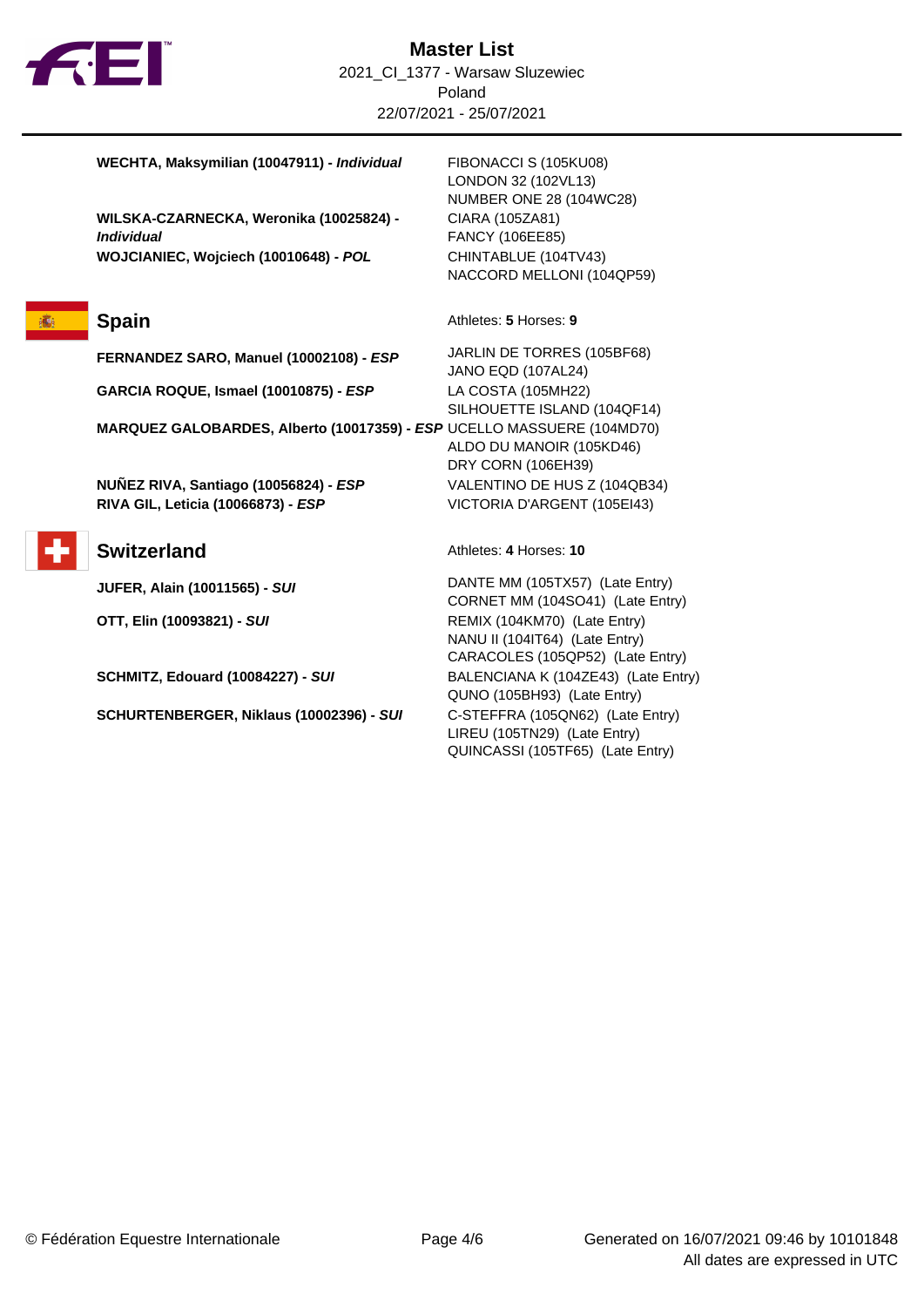

**CSIYH1\* incl. 8yo** 22/07/2021 - 25/07/2021 Athletes: **26** Horses: **32**



# **Czech Republic** Athletes: **3** Horses: **3**

**DOLEZAL, Filip (10028223) -** DOLLAR-KL (106LI21) (Late Entry) **STETINA, Jan (10029865) -** PRESLEY (106YC12) (Late Entry)



**ANDERSEN, Lars Bak (10001970) -** FARBENFROH (107CA39) **HALLUNDBAEK, Emil (10072610) -** IRWIN (106TK32)





# **Great Britain** Athlete: **1** Horse: **1**





**MARTINENGO MARQUET, Giulia (10010692) -** JOTAGE B (106JJ52)

# **Lithuania** Athletes: **2** Horses: **2**

**PETROVAS, Andrius (10011105) -** KENDIS (106WI91)



# **DYNGELAND, Martine Myhrer (10085968) - SG'S DIAMANT (106JU01)**

**Austria** Athletes: 2 Horses: 3

**PUCK, Gerfried (10001424) -** EQUITRON JUNIOR (107CM47) (Late Entry) NAXCEL V (106EP86) (Late Entry) **RHOMBERG, Katharina (10037092) -** IT'S THE IT D'ACHERONTE (106HK54) (Late Entry)

**TOMANOVA, Katerina (10149288) -** DIVINE DES VERGERS Z (106TZ91) (Late Entry)

**Denmark** Athletes: **2** Horses: **2** 

**Germany** Athletes: 3 Horses: 5

**HINNERS, Sophie (10101886) -** GRODE DEERN (107BP52) (Late Entry) **NIEBERG, Gerrit (10046659) -** CWEPT 4 (106YH41) (Late Entry) FELIDAE (106YH42) (Late Entry) **WOLF, Cedric (10075542) -** QUALITY'S OSKAR (105XL60) LE QUIN (107CN22) (Late Entry)

**WARD, Emily (10077490) -** BILLY VITANI (107CN80) (Late Entry)

**Ireland** Athletes: **2** Horses: **2** 

**GALLAGHER, Eoin (10136511) -** OS COTES DE PROVENC (106QF00) (Late Entry) **NALLON, Ciaran (10108269) -** MC FLURRY 10 (106TA52) (Late Entry)

**Italy** Athlete: **1** Horse: **1** 

**PETRAITIS, Matas (10035569) -** CORNET'S CLOUD (106UC51)

**Norway** Athlete: **1** Horse: **1**